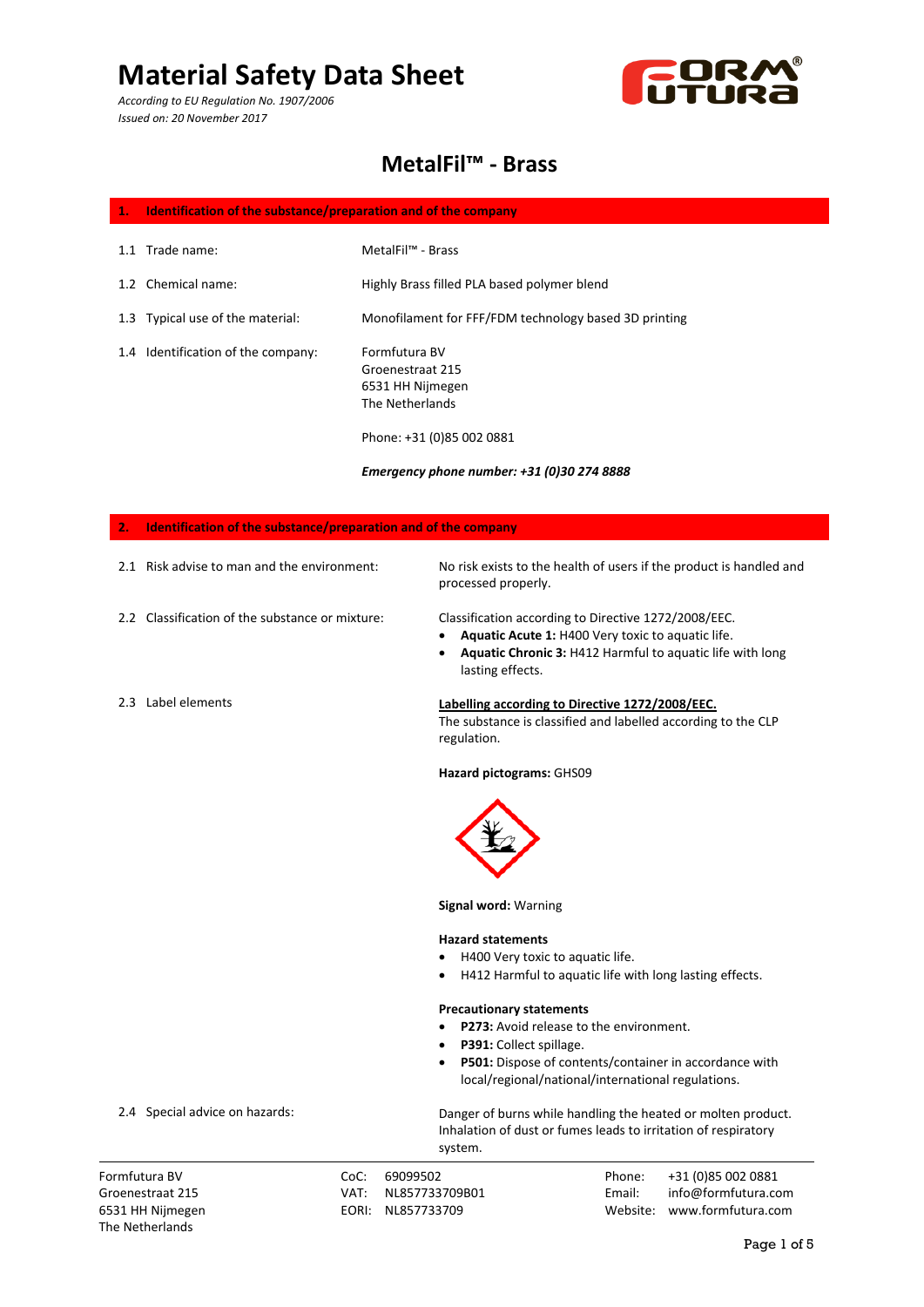*According to EU Regulation No. 1907/2006 Issued on: 20 November 2017*



| з.  | <b>Composition / information on ingredients</b> |                                                                                                                                                               |  |
|-----|-------------------------------------------------|---------------------------------------------------------------------------------------------------------------------------------------------------------------|--|
| 3.1 | Chemical nature:                                | Blend of PLA based polymers filled with brass powder enhanced for 3D printing                                                                                 |  |
|     | 3.2 CAS number:                                 | Copper: 7440-50-8<br><b>Zinc: 7440-66-6</b><br>PolyLactic Acid: 9051-89-2                                                                                     |  |
| 3.3 | Additional information:                         | None of the substances, named in the Candidate list art. 59 (1,10) of the REACH<br>regulation EC no. $1907/2006$ has been used in a concentration $> 0.1\%$ . |  |

|     | 4. First-aid measures      |                                                                                                                                                                                                                 |
|-----|----------------------------|-----------------------------------------------------------------------------------------------------------------------------------------------------------------------------------------------------------------|
| 4.1 | If inhaled:                | After inhalation of decomposition products, gases or dust, bring the affected person to a<br>source of fresh air and keep calm. Contact a physician in case of discomfort.                                      |
|     | 4.2 On skin contact:       | In case of contact with melted material, immediately cool the skin with plenty of cold<br>running water. Removal of adhering to skin polymer, or burns caused by molten material<br>require hospital treatment. |
|     | 4.3 On contact with eyes:  | In case of contact with eyes, rinse open eyes thoroughly with water. If irritation develops,<br>seek immediate medical attention.                                                                               |
|     | 4.4 On ingestion:          | Rinse mouth with water and induce vomiting immediately. Seek immediate medical<br>attention. If a person vomits when lying on his back, place him in the recovery position.                                     |
|     | 4.5 Note to the physician: | Treat symptomatically                                                                                                                                                                                           |

### **5. Firefighting measures**

| 5.1.1 | 5.1 Suitable extinguishing media:<br>Unsuitable extinguishing media | Dry chemical extinguishing media, foam, CO2, water.<br>High volume water jet.                                                                                                                                                                                                                                                                                                                                                                                                                           |
|-------|---------------------------------------------------------------------|---------------------------------------------------------------------------------------------------------------------------------------------------------------------------------------------------------------------------------------------------------------------------------------------------------------------------------------------------------------------------------------------------------------------------------------------------------------------------------------------------------|
| 5.2   | Specific hazards:                                                   | Do not use a solid water stream as it may scatter and spread<br>fire. Exposure to decomposition products may be a hazard to<br>health. In case of fire possible decomposition products are flammable<br>hydrocarbons, incomplete combustion products, oxides of carbon, smoke,<br>fume.                                                                                                                                                                                                                 |
| 5.3   | Special protective equipment:                                       | Full protective clothing and self-contained breathing apparatus.                                                                                                                                                                                                                                                                                                                                                                                                                                        |
|       | 5.4 Further information:                                            | Fine dust dispersed in air may ignite. Risk of ignition followed by flame<br>propagation or secondary explosions shall be prevented by avoiding<br>accumulation of dust.<br>Standard procedure for chemical fires. Use extinguishing measures that are<br>appropriate to local circumstances and the surrounding environment. In<br>the event of fire and/or explosion do not breathe fumes.<br>Dispose of fire debris and contaminated extinguishing water in accordance<br>with official regulations. |

Formfutura BV CoC: 69099502 Phone: +31 (0)85 002 0881 Groenestraat 215 VAT: NL857733709B01 Email: info@formfutura.com 6531 HH Nijmegen EORI: NL857733709 Website: www.formfutura.com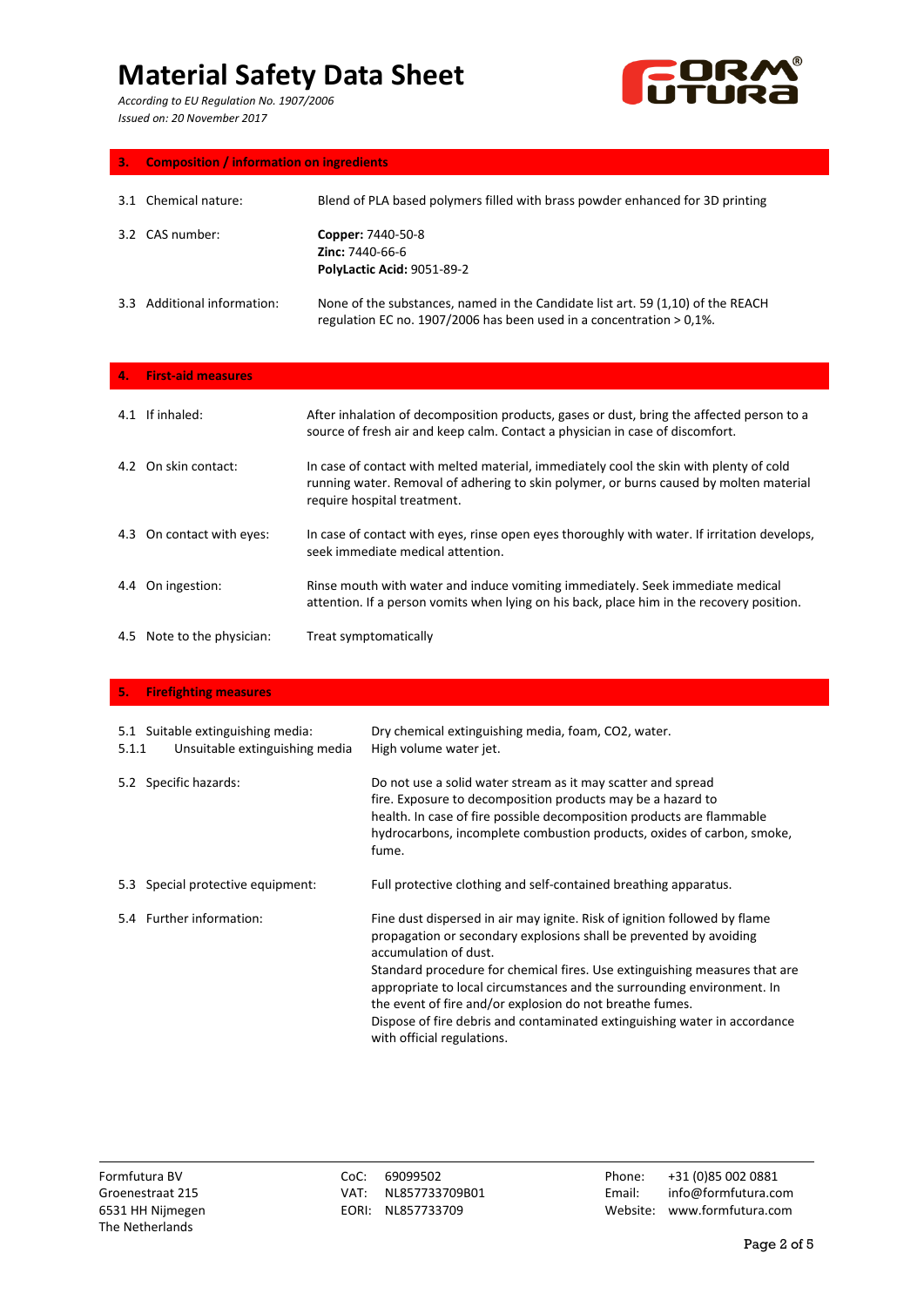*According to EU Regulation No. 1907/2006 Issued on: 20 November 2017*



|--|--|

|     | 6.1 Personal precautions:      | Use personal protective equipment/clothing (see Section 8). Avoid eye contact<br>and dust formation and remove all sources of ignition. Sweep up to prevent<br>slipping hazard.                                                                                                                                                   |
|-----|--------------------------------|-----------------------------------------------------------------------------------------------------------------------------------------------------------------------------------------------------------------------------------------------------------------------------------------------------------------------------------|
|     | 6.2 Environmental precautions: | Prevent entry into drainage systems, or surface water.                                                                                                                                                                                                                                                                            |
| 6.3 | Methods for cleaning up:       | Sweep/shovel into suitable container for disposal.<br>Avoid raising dust and ensure adequate ventilation.<br>Clean contaminated surface thoroughly.                                                                                                                                                                               |
|     | 7. Handling and storage        |                                                                                                                                                                                                                                                                                                                                   |
| 7.1 | Handling:                      | Handle in a well ventilated area. Install local exhaust at 3D printers area is recommended<br>when many printers are operated at once. Avoid contact with heated or molten product. Use<br>personal protective equipment (see Section 8). Avoid dust formation and electrostatic<br>charge. Keep away from fire ignition sources. |

- 7.2 Storage: Protect from water, moisture and direct sunlight. Store material in dry rooms and keep material in closed packaging/container with desiccant when not in use. Store at ambient temperatures. Avoid all sources of ignition. Keep away from food, drink and animal feeding stuffs.
- 7.3 Precautions: No special precautions required.
- 7.4 Specific end use(s): Primarily used for 3D printing.

| 8.    | <b>Exposure controls / personal protection</b>        |                                                                                                                                                                                                                                                                                   |
|-------|-------------------------------------------------------|-----------------------------------------------------------------------------------------------------------------------------------------------------------------------------------------------------------------------------------------------------------------------------------|
|       | 8.1 Occupational exposure limits:                     | Given suitable ventilation it can be that the threshold limits will not be<br>reached.                                                                                                                                                                                            |
|       | 8.2 Exposure controls:                                | Provide appropriate exhaust ventilation at places where dust is formed.<br>Avoid electrostatic charge by use of grounding cables.<br>In the case of dust or aerosol formation use respirator with an<br>approved filter. Half mask with a particle filter P2 (EN 143).            |
| 8.3.1 | 8.3 Personal protective equipment<br>Hand protection: | Wear heat protection gloves, preferably cotton or leather, when handling<br>hot molten product.                                                                                                                                                                                   |
| 8.3.2 | Eye protection:                                       | Wear protective glasses, preferable with side-shields.                                                                                                                                                                                                                            |
| 8.3.3 | Skin and body protection:                             | Wear (protective) clothing to avoid direct exposure of skin to hot molten<br>product when handling.                                                                                                                                                                               |
| 8.3.4 | Safety and hygiene measures:                          | Avoid contact of hot molten material to skin. Avoid inhalation of dust, mists<br>and vapours. Eye wash fountains and safety showers must be easily<br>accessible. Handle in accordance with good industrial hygiene and safety<br>practice. No eating or drinking during working. |
|       | 8.4 Environmental exposure controls:                  | Prevent entry into drainage systems, or surface water.                                                                                                                                                                                                                            |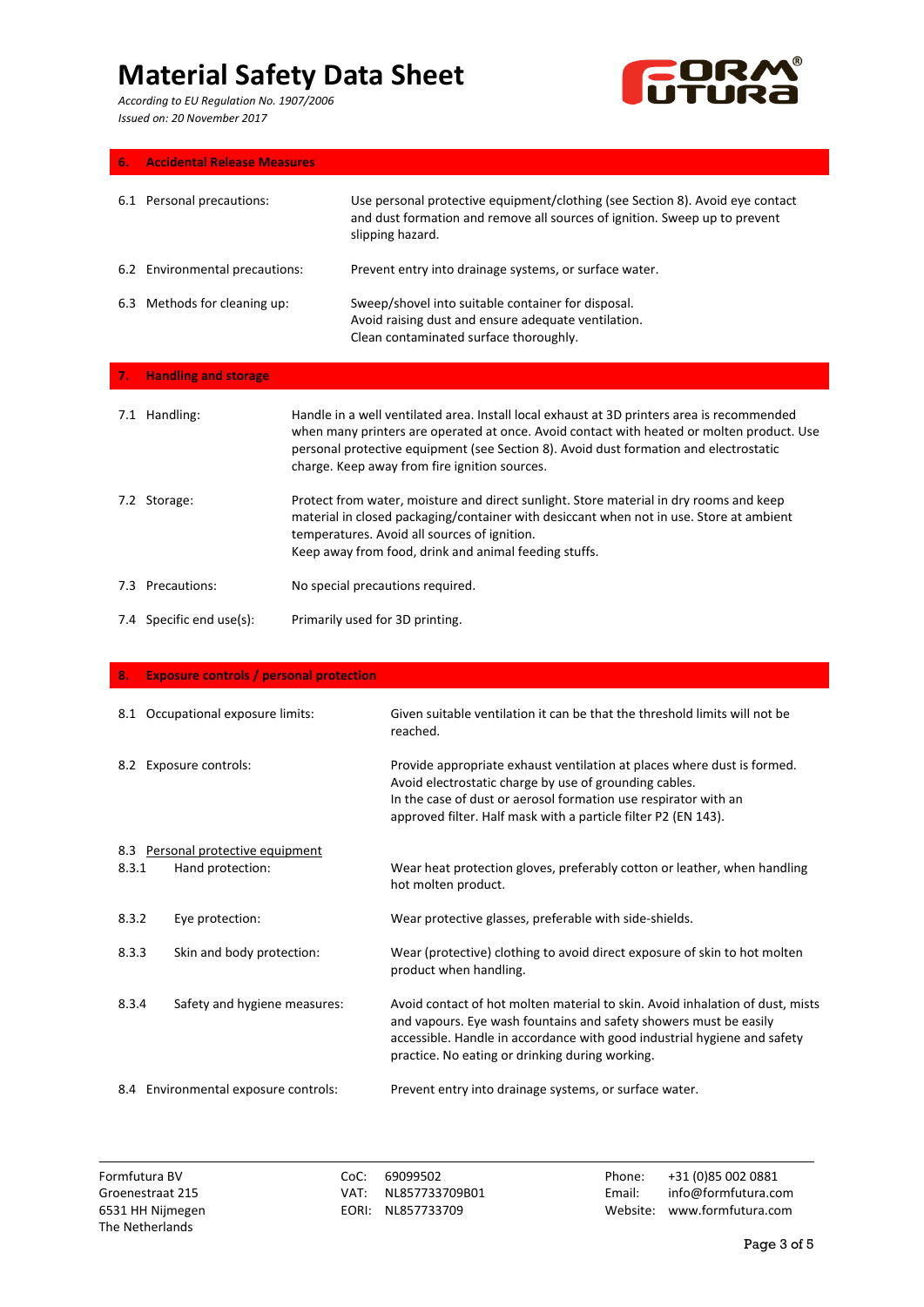*According to EU Regulation No. 1907/2006 Issued on: 20 November 2017*



### **9. Physical and chemical properties**

| 9.1 Form:                                    | Filament                 |
|----------------------------------------------|--------------------------|
| 9.2 Colour:                                  | <b>Brass</b>             |
| 9.3 Odour:                                   | Mild -Metallic           |
| 9.4 Melting point:                           | 120-170°C                |
| 9.5 Initial boiling point and boiling range: | Not applicable           |
| 9.6 Flash point:                             | Not applicable           |
| 9.7 Auto-ignition temperature:               | No specified             |
| 9.8 Decomposition temperature:               | Not explosive            |
| 9.9 Explosions limit:                        | No information available |
| 9.10 Density:                                | ± 2.78 g/cc              |
| 9.11 Solubility (in water):                  | Negligible               |
| 9.12 Oxidizing properties:                   | Not oxidizing            |
|                                              |                          |

| 10. Stability and reactivity                                             |                                                                                                                                                                      |  |
|--------------------------------------------------------------------------|----------------------------------------------------------------------------------------------------------------------------------------------------------------------|--|
| 10.1 Stability:                                                          | Product is stable at recommended storage conditions.                                                                                                                 |  |
| 10.2 Conditions to avoid:                                                | Avoid extreme heat, moisture, static discharges and all other sources of<br>ignition.                                                                                |  |
| 10.3 Substances to avoid:                                                | Strong oxidizing agents.                                                                                                                                             |  |
| 10.4 Hazardous reactions:<br>Hazardous decomposition products:<br>10.4.1 | The product is chemically stable.<br>Dangerous/toxic metal fumes and other gaseous products of<br>degradation can be given off if the product is greatly overheated. |  |

### **11. Toxicological information**

| 11.1 Information on toxicological effects: |                            | Toxicological data has not been determined for this product. Information<br>is based on similar products.                                            |
|--------------------------------------------|----------------------------|------------------------------------------------------------------------------------------------------------------------------------------------------|
| 11.1.1                                     | Acute toxicity             |                                                                                                                                                      |
|                                            | Inhalation:                | No data available, but not expected.                                                                                                                 |
|                                            | Ingestion:                 | No data available, but not expected.                                                                                                                 |
|                                            | Skin contact:              | No data available, but not expected.                                                                                                                 |
|                                            | Eye contact:               | No data available, but not expected.                                                                                                                 |
| 11.1.2                                     | Irritation                 |                                                                                                                                                      |
|                                            | Skin:                      | No data available, but not expected to be irritating.                                                                                                |
|                                            | Eye:                       | No data available, but not expected to be irritating.                                                                                                |
| 11.1.3                                     | Sensitization:             | Not expected to be a skin sensitizer.                                                                                                                |
| 11.1.4                                     | Repeated dose toxicity:    | Negative.                                                                                                                                            |
| 11.1.5                                     | Carcinogenicity:           | No data available, but not expected.                                                                                                                 |
| 11.1.6                                     | Mutagenicity:              | No data available, but not expected.                                                                                                                 |
| 11.1.7                                     | Toxicity for reproduction: | No data available, but not expected.                                                                                                                 |
| 11.2 Other information:                    |                            | Based on our state of knowledge and experience no injurious health<br>effects are expected if product is properly handled for the designated<br>use. |

Formfutura BV CoC: 69099502 Phone: +31 (0)85 002 0881 Groenestraat 215 VAT: NL857733709B01 Email: info@formfutura.com 6531 HH Nijmegen EORI: NL857733709 Website: www.formfutura.com